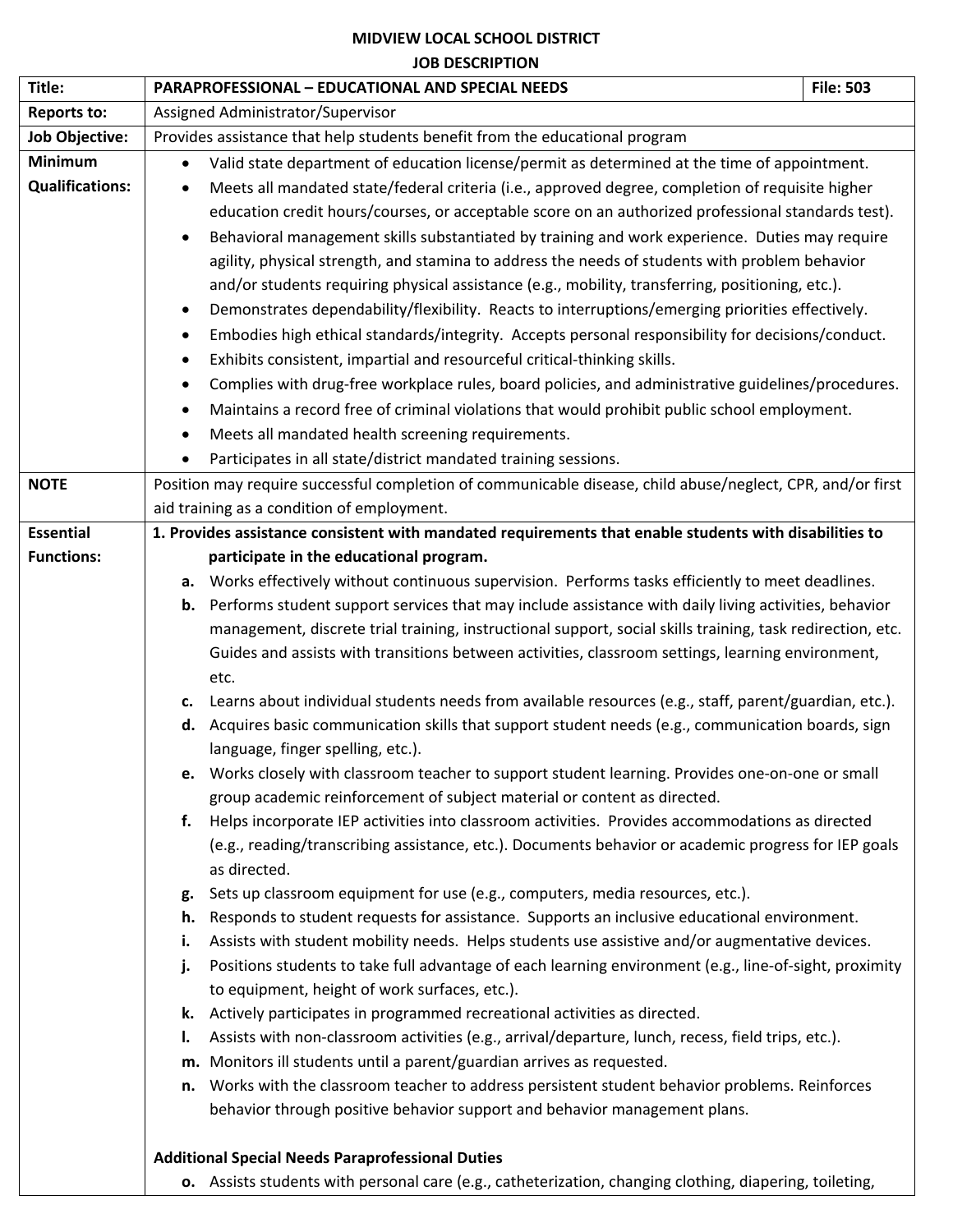|                    | etc.) as trained by a health care professional. Follows standard hygiene/sanitation procedures.                                                                                                          |  |  |  |
|--------------------|----------------------------------------------------------------------------------------------------------------------------------------------------------------------------------------------------------|--|--|--|
|                    | p. Renders basic first aid and administers student medications when a school nurse is not available                                                                                                      |  |  |  |
|                    | <b>Additional Preschool Paraprofessional Duties</b>                                                                                                                                                      |  |  |  |
|                    | q. Adheres to program guidelines, requirements, licensure, evaluations, record-keeping, etc. as                                                                                                          |  |  |  |
|                    | mandated by Step-up to Quality, ODE, and ODJFS                                                                                                                                                           |  |  |  |
|                    | 2. Exemplifies professionalism and fosters goodwill to enhance the district's public image.                                                                                                              |  |  |  |
|                    | Develops mutually respectful relationships with co-workers. Functions as part of a cohesive team.<br>а.                                                                                                  |  |  |  |
|                    | Contributes to an effective and positive work/learning environment. Completes all assigned duties.<br>b.                                                                                                 |  |  |  |
|                    | Maintains a professional appearance. Wears work attire appropriate for the position.<br>c.                                                                                                               |  |  |  |
|                    | Helps students understand/embrace ethical conduct and democratic values.<br>d.                                                                                                                           |  |  |  |
|                    | Respects privacy and maintains the confidentiality of privileged information.<br>e.                                                                                                                      |  |  |  |
|                    | Maintains an acceptable attendance record and is punctual.<br>f.                                                                                                                                         |  |  |  |
|                    | Strives to develop rapport and serve as a positive role model for others.<br>g.                                                                                                                          |  |  |  |
|                    | Takes the initiative to perform routine tasks independently.<br>h.                                                                                                                                       |  |  |  |
|                    | Shows an active interest in the academic/personal development of students.<br>i.                                                                                                                         |  |  |  |
|                    | Supports community participation in school-sponsored events and activities.<br>j.                                                                                                                        |  |  |  |
|                    | 3. Maintains open/effective communications.                                                                                                                                                              |  |  |  |
|                    | Prepares/maintains accurate records. Submits required paperwork on time.<br>а.                                                                                                                           |  |  |  |
|                    | Provides prompt notification of personal delays or absences.<br>b.                                                                                                                                       |  |  |  |
|                    | Refers district policy interpretation questions to appropriate administrator(s).<br>c.                                                                                                                   |  |  |  |
|                    | Uses active listening and problem-solving techniques to resolve questions/concerns tactfully.<br>d.                                                                                                      |  |  |  |
|                    | Uses diplomacy and self-control when dealing with other individuals. Respect the diversity of staff,<br>e.                                                                                               |  |  |  |
|                    | community and students when communicating                                                                                                                                                                |  |  |  |
|                    | Participates in staff meetings, trainings, and other required school activities.<br>f.                                                                                                                   |  |  |  |
|                    | Keeps informed about program/procedure changes.<br>g.                                                                                                                                                    |  |  |  |
|                    | h. Seeks clarification when expectations are unclear.                                                                                                                                                    |  |  |  |
|                    | 4. Pursues opportunities to enhance professional performance.                                                                                                                                            |  |  |  |
|                    | a. Keeps current with advances in technology associated with work assignments.                                                                                                                           |  |  |  |
|                    | Maintains applicable credentials. Complies with all state licensure requirements.<br>b.                                                                                                                  |  |  |  |
|                    | Works toward mastery of individualized development/performance goals as directed.<br>c.                                                                                                                  |  |  |  |
|                    | d. Attends meetings, in-service programs, and trainings as directed.                                                                                                                                     |  |  |  |
|                    | 5. Takes precautions to ensure safety. Helps manage/eliminate risks.                                                                                                                                     |  |  |  |
|                    | a. Follows district protocol and state law when dealing with bullying, discrimination, inappropriate                                                                                                     |  |  |  |
|                    | behavior and suspected child abuse/neglect.                                                                                                                                                              |  |  |  |
|                    | Responds to emergencies following the district's emergency preparedness/crisis response plan.<br>b.<br>Provides appropriate supervision and maintains high expectations for acceptable student behavior. |  |  |  |
|                    | c.<br>Monitors for situations that may indicate a problem.<br>d.                                                                                                                                         |  |  |  |
|                    | Notifies appropriate administrator(s) of potential problems.<br>e.                                                                                                                                       |  |  |  |
|                    | 6. Performs other specific job-related duties as directed                                                                                                                                                |  |  |  |
|                    | a. Assists with unexpected/urgent situations as needed.                                                                                                                                                  |  |  |  |
|                    | b. Helps implement workplace initiatives that advance district goals.                                                                                                                                    |  |  |  |
|                    |                                                                                                                                                                                                          |  |  |  |
| <b>Working</b>     | Safety is essential to job performance. Employees must exercise caution and comply with standard safety                                                                                                  |  |  |  |
| <b>Conditions:</b> | regulations and district procedures when involved in the following situations:                                                                                                                           |  |  |  |
|                    | Balancing, bending, climbing, crouching, kneeling, reaching, or standing.                                                                                                                                |  |  |  |
|                    | Exposure to adverse weather conditions and temperature extremes.                                                                                                                                         |  |  |  |
|                    | Exposure to air-borne particulates, chemical irritants, combustible materials, electrical hazards,                                                                                                       |  |  |  |
|                    | equipment vibrations, loud sounds and odor. Exposure to wet and/or slippery surfaces.                                                                                                                    |  |  |  |